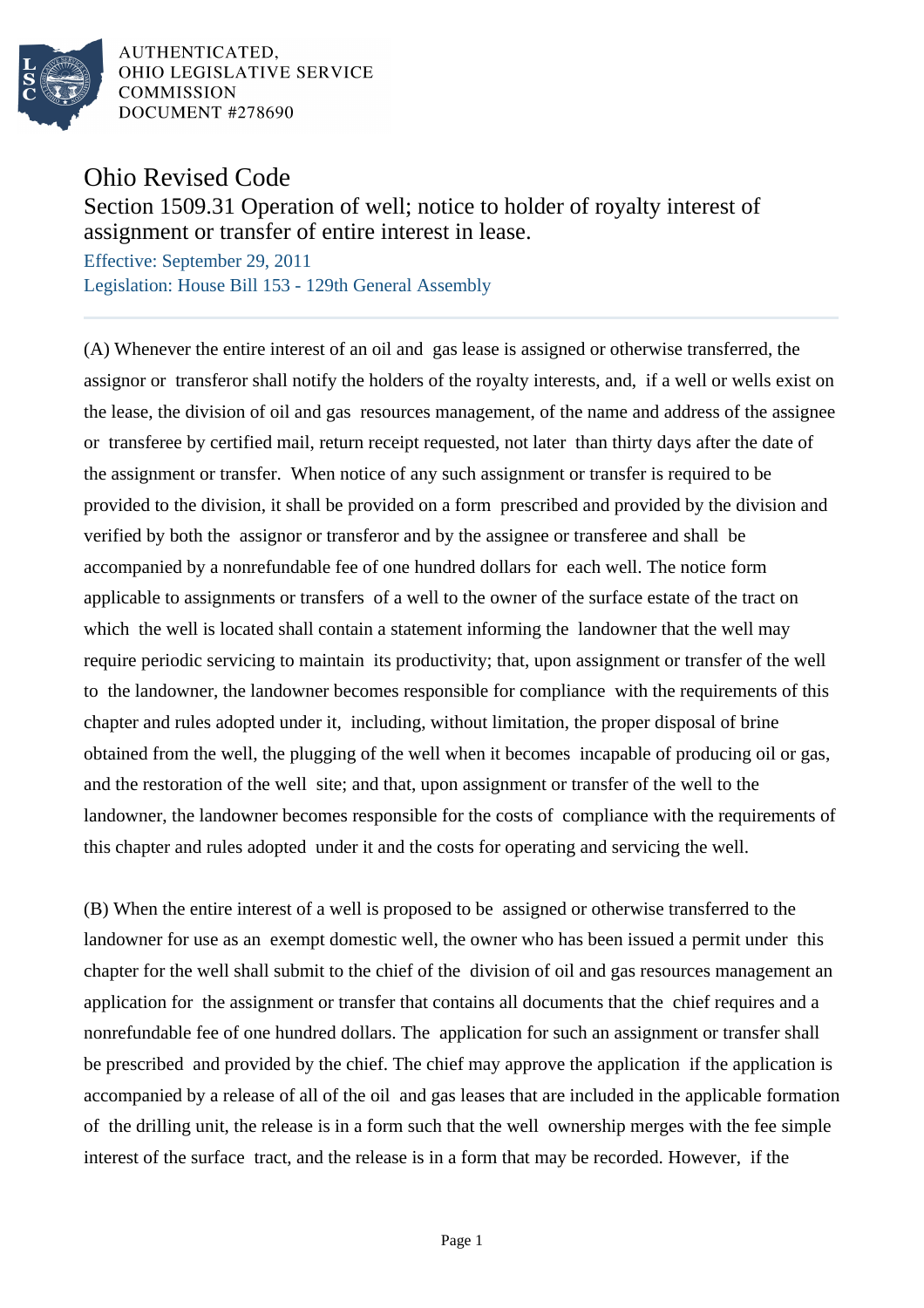

AUTHENTICATED. OHIO LEGISLATIVE SERVICE **COMMISSION** DOCUMENT #278690

owner of the well does not release the oil and gas leases associated with the well that is proposed to be assigned or otherwise transferred or if the fee simple tract that results from the merger of the well ownership with the fee simple interest of the surface tract is less than five acres, the proposed exempt domestic well owner shall post a five thousand dollar bond with the division prior to the assignment or transfer of the well to ensure that the well will be properly plugged. The chief, for good cause, may modify the requirements of this section governing the assignment or transfer of the interests of a well to the landowner. Upon the assignment or transfer of the well, the owner of an exempt domestic well is not subject to the severance tax levied under section 5749.02 of the Revised Code, but is subject to all applicable fees established in this chapter.

(C) The owner holding a permit under section 1509.05 of the Revised Code is responsible for all obligations and liabilities imposed by this chapter and any rules, orders, and terms and conditions of a permit adopted or issued under it, and no assignment or transfer by the owner relieves the owner of the obligations and liabilities until and unless the assignee or transferee files with the division the information described in divisions  $(A)(1)$ ,  $(2)$ ,  $(3)$ ,  $(4)$ ,  $(5)$ ,  $(10)$ ,  $(11)$ , and  $(12)$  of section 1509.06 of the Revised Code; obtains liability insurance coverage required by section 1509.07 of the Revised Code, except when none is required by that section; and executes and files a surety bond, negotiable certificates of deposit or irrevocable letters of credit, or cash, as described in that section. Instead of a bond, but only upon acceptance by the chief, the assignee or transferee may file proof of financial responsibility, described in section 1509.07 of the Revised Code. Section 1509.071 of the Revised Code applies to the surety bond, cash, and negotiable certificates of deposit and irrevocable letters of credit described in this section. Unless the chief approves a modification, each assignee or transferee shall operate in accordance with the plans and information filed by the permit holder pursuant to section 1509.06 of the Revised Code.

(D) If a mortgaged property that is being foreclosed is subject to an oil or gas lease, pipeline agreement, or other instrument related to the production or sale of oil or natural gas and the lease, agreement, or other instrument was recorded subsequent to the mortgage, and if the lease, agreement, or other instrument is not in default, the oil or gas lease, pipeline agreement, or other instrument, as applicable, has priority over all other liens, claims, or encumbrances on the property so that the oil or gas lease, pipeline agreement, or other instrument is not terminated or extinguished upon the foreclosure sale of the mortgaged property. If the owner of the mortgaged property was entitled to oil and gas royalties before the foreclosure sale, the oil or gas royalties shall be paid to the